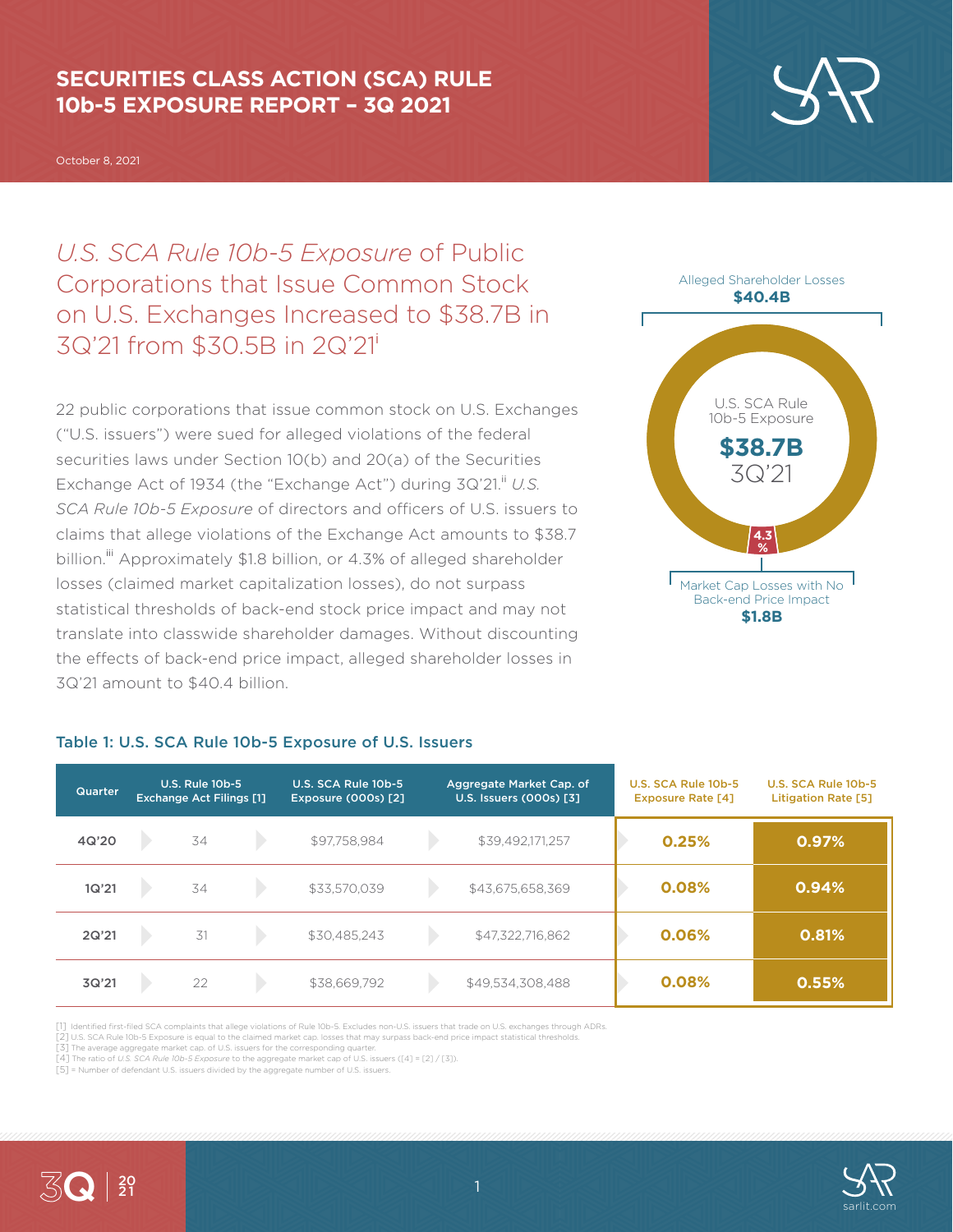While frequency of filings decreased by 29% in 3Q'21 relative to 2Q'21, *U.S. SCA Rule 10b-5 Exposure* increased by 26.8%, or \$8.2 billion, relative to 2Q'21. The *U.S. SCA Rule 10b-5 Exposure Rate* increased by 2 basis points in 3Q'21 to 0.08%. *U.S. SCA Rule 10b-5 Litigation Rate* decreased by 26 basis points from 0.81% in 2Q'21 to 0.55% in 3Q'21.

*COVID-19 U.S. SCA Rule 10b-5 Litigation Exposure:* No Rule 10b-5 claims related to COVID-19 were filed in 3Q'21. The total *SCA Rule 10b-5 Exposure* related to COVID-19 since March 2020 amounts to \$26.2 billion.

| <b>Quarter</b> | <b>U.S. Rule 10b-5</b><br><b>Exchange Act Filings [1]</b> | <b>Alleged Corrective</b><br>Disclosures [2] | <b>Alleged Corrective Disclosures</b><br>with No Price Impact [3] | % of Corrective Disclosures<br>with No Price Impact [4] |
|----------------|-----------------------------------------------------------|----------------------------------------------|-------------------------------------------------------------------|---------------------------------------------------------|
| 4Q'20          | 34                                                        | 73                                           | 24                                                                | 33%                                                     |
| 1Q'21          | 34                                                        | 67                                           | 21                                                                | 31%                                                     |
| 2Q'21          | 31                                                        | 51                                           | 20                                                                | 39%                                                     |
| 3Q'21          | 22                                                        | 32                                           | 6                                                                 | 19%                                                     |

#### Table 2: Back-end Price Impact Summary of Alleged Corrective Disclosures of U.S. Issuers

[1] Identified first-filed SCA complaints that allege violations of Rule 10b-5. Excludes non-U.S. issuers that trade through ADRs.

[2] The number of alleged corrective disclosures identified in the sample of SCA complaints.

[3] The number of alleged corrective disclosures that do not exhibit a statistically significant one-day residual stock price return at the 95% confidence standard. [4] The ratio of the number of alleged corrective disclosures that do not exhibit back-end price impact to the total number of alleged corrective disclosures. ([4] = [3] / [2])

During 3Q'21, SAR accounted for 33 "stock-drop" SCAs filed against U.S. issuers that allege violations of Rule 10b-5 via 53 claimed corrective disclosures.<sup>iv</sup> After consolidating cases with seemingly related allegations against individual U.S. issuers, SAR accounted for 22 filed SCAs. A total of 32 corrective disclosures have been alleged in the 22 firstfiled SCAs.<sup>v</sup> Of the 32 corrective disclosures alleged during 3Q'21, 6 (19%) may not translate to classwide shareholder damages since they do not warrant inclusion in a certified class of proposed shareholders *(Goldman)* as they do not surpass statistical thresholds of back-end price impact *(Halliburton II)*. These alleged stock drops also run afoul of the heightened pleading standards of loss causation *(Dura)* because they lack statistical significance after excluding non-company specific effects.<sup>vi</sup>

The number of alleged stock drops decreased from 51 in 2Q'21 to 32 in 3Q'21, a decrease of 37.3%. The number of alleged stock drops that did not exhibit price impact decreased by more than two thirds, from 20 in 2Q'21, down to 6 in 3Q'21. That means that 19% of alleged corrective disclosures included in first-filed complaints in 3Q'21 do not exhibit price impact — the lowest amount since 3Q'19. The shareholder value of those drops - as calculated by the alleged market capitalization losses stemming from econometrically deficient alleged stock drops — decreased by nearly 60%, from \$4.4 billion in 2Q'21 to \$1.8 billion in  $3Q'21$ . That is the lowest amount exhibited since  $3Q'19$ . Vii

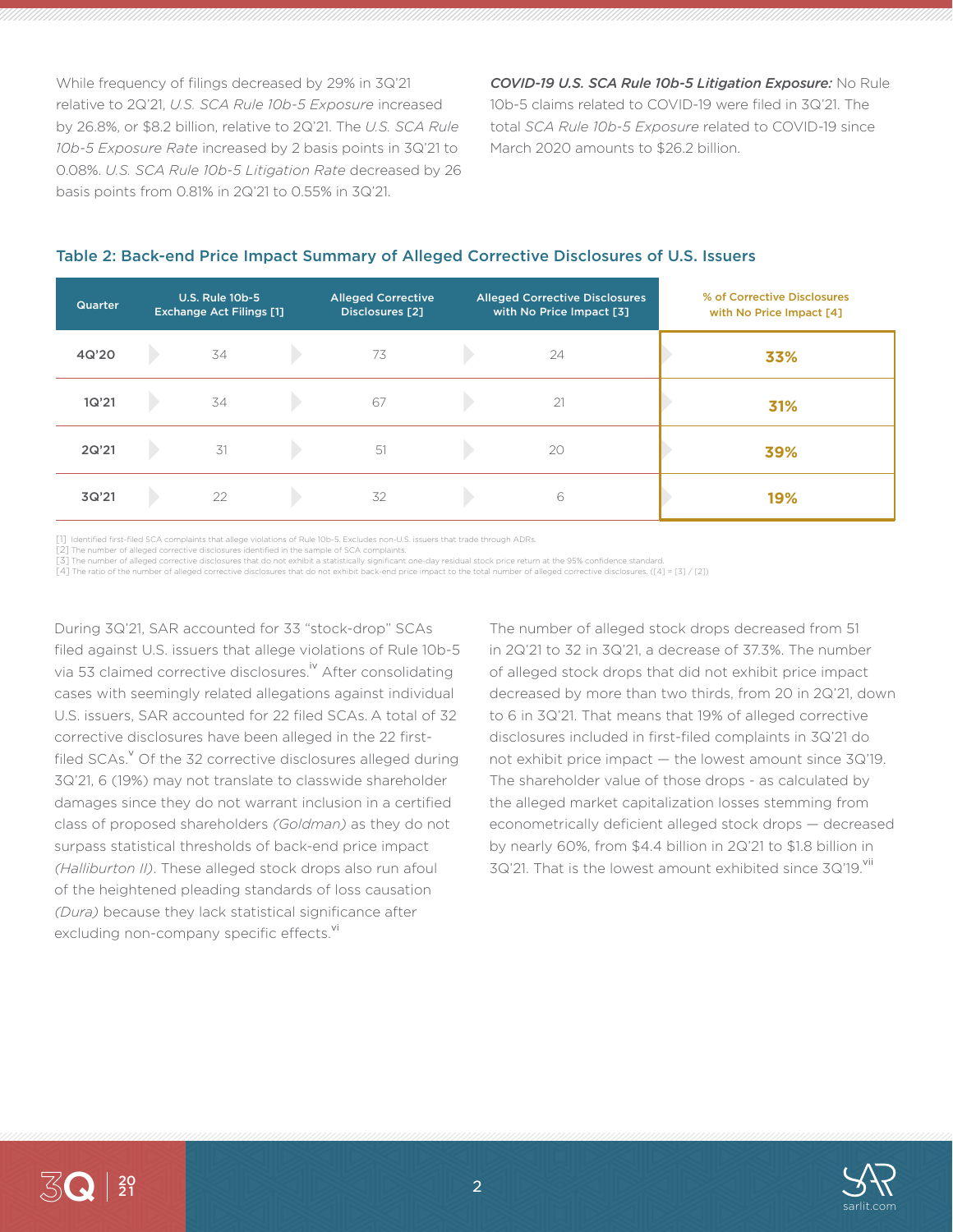# SCA RULE 10b-5 EXPOSURE BY **INDUSTRY SECTOR**

## Nearly Half of Rule 10b-5 Claims in 3Q'21 Were Filed Against Pharma/ Biotech Companies.

Out of the 22 SCAs filed in 3Q'21, 10 (or 45.5%) were filed against Pharma/ Biotech companies, 2 (or 9.1%) against Finance, Insurance, and Real Estate (F.I.R.E) companies, and 2 (or 9.1%) against Software companies. The sector with the greatest *U.S. SCA Rule 10b-5 Exposure* was the Software sector which accounted for 52.7% of the *U.S. SCA Rule 10b-5 Exposure* and amounts to \$20.4 billion.

Data and analyses indicate that the industry sectors that were impacted most by alleged corrective disclosures that may not surpass statistical thresholds of back-end price impact are Health Care; Media; Retail and Consumer Products; and Pharma/ Biotech. 100% (\$195.3 million) of shareholder losses alleged in the single SCA against a Health Care company did not exhibit stock price impact. 22% (\$1.3 billion) of shareholder losses alleged in the single SCA filed against a Media company did not exhibit stock price impact. 8% (\$213.3 million) of shareholder losses alleged the single SCA against a Retail and Consumer Products company did not exhibit stock price impact. 1% (\$25.4 million) of shareholder losses alleged in the 10 SCAs against Pharma/Biotech companies did not exhibit stock price impact.

#### Table 3: U.S. SCA Rule 10b-5 Exposure by Industry Sector in 3Q'21

| <b>Industry Sector [1]</b>          | <b>U.S. Rule 10b-5</b><br><b>Exchange Act Filings [2]</b> | Alleged Market Cap.<br>Losses (000s) [3] | Market Cap. Losses that<br>Do Not Exhibit Price<br>Impact (000s) [4] | U.S. SCA Rule 10b-5<br>Exposure (000s) [5] | % of Market Cap. Losses<br>that Do Not Exhibit<br>Price Impact [6] |
|-------------------------------------|-----------------------------------------------------------|------------------------------------------|----------------------------------------------------------------------|--------------------------------------------|--------------------------------------------------------------------|
| <b>Agriculture</b>                  |                                                           | \$346,625                                | \$0                                                                  | \$346,625                                  | 0%                                                                 |
| Auto                                |                                                           | \$739,086                                | \$O                                                                  | \$739,086                                  | 0%                                                                 |
| <b>Energy</b>                       |                                                           | \$4,272,489                              | \$0                                                                  | \$4,272,489                                | 0%                                                                 |
| F.I.R.E.                            | $\overline{2}$                                            | \$1,598,561                              | \$O                                                                  | \$1,598,561                                | 0%                                                                 |
| <b>Health Care</b>                  |                                                           | \$195,337                                | \$195,337                                                            | \$0                                        | 100%                                                               |
| <b>Materials</b>                    |                                                           | \$45,680                                 | \$O                                                                  | \$45,680                                   | 0%                                                                 |
| Media                               |                                                           | \$6,052,961                              | \$1,320,929                                                          | \$4,732,032                                | 22%                                                                |
| <b>Other Services</b>               |                                                           | \$42,506                                 | \$0                                                                  | \$42,506                                   | O%                                                                 |
| Pharma/Biotech                      | 10 <sup>°</sup>                                           | \$4,028,632                              | \$25,358                                                             | \$4,003,274                                | $1\%$                                                              |
| <b>Retail and Consumer Products</b> |                                                           | \$2,706,869                              | \$213,309                                                            | \$2,493,560                                | 8%                                                                 |
| <b>Software</b>                     | 2                                                         | \$20,395,979                             | \$O                                                                  | \$20,395,979                               | 0%                                                                 |
| <b>3Q 2021 Total:</b>               | 22                                                        | \$40,424,724                             | \$1,754,933                                                          | \$38,669,792                               | 4.3%                                                               |

[1] Industry sector is based on the defendant corporation's SIC code.

[2] Identified first-filed SCA complaints that allege violations of Rule 10b-5. Excludes non-U.S. issuers that trade on U.S. exchanges through ADRs.

[3] Market cap. losses of U.S. issuers listed as defendants unadjusted for alleged corrective disclosures that do not meet statistical thresholds of back-end price impact.

[4] Market cap. losses of U.S. issuers listed as defendants that do not meet statistical thresholds of back-end price impact.

[5] *U.S. SCA Rule 10b-5 Exposure* is equal to the claimed market cap. losses that may surpass statistical thresholds of back-end stock price impact ( [5]=[3]-[4] ).

 $[6] = [4] / [3]$ 



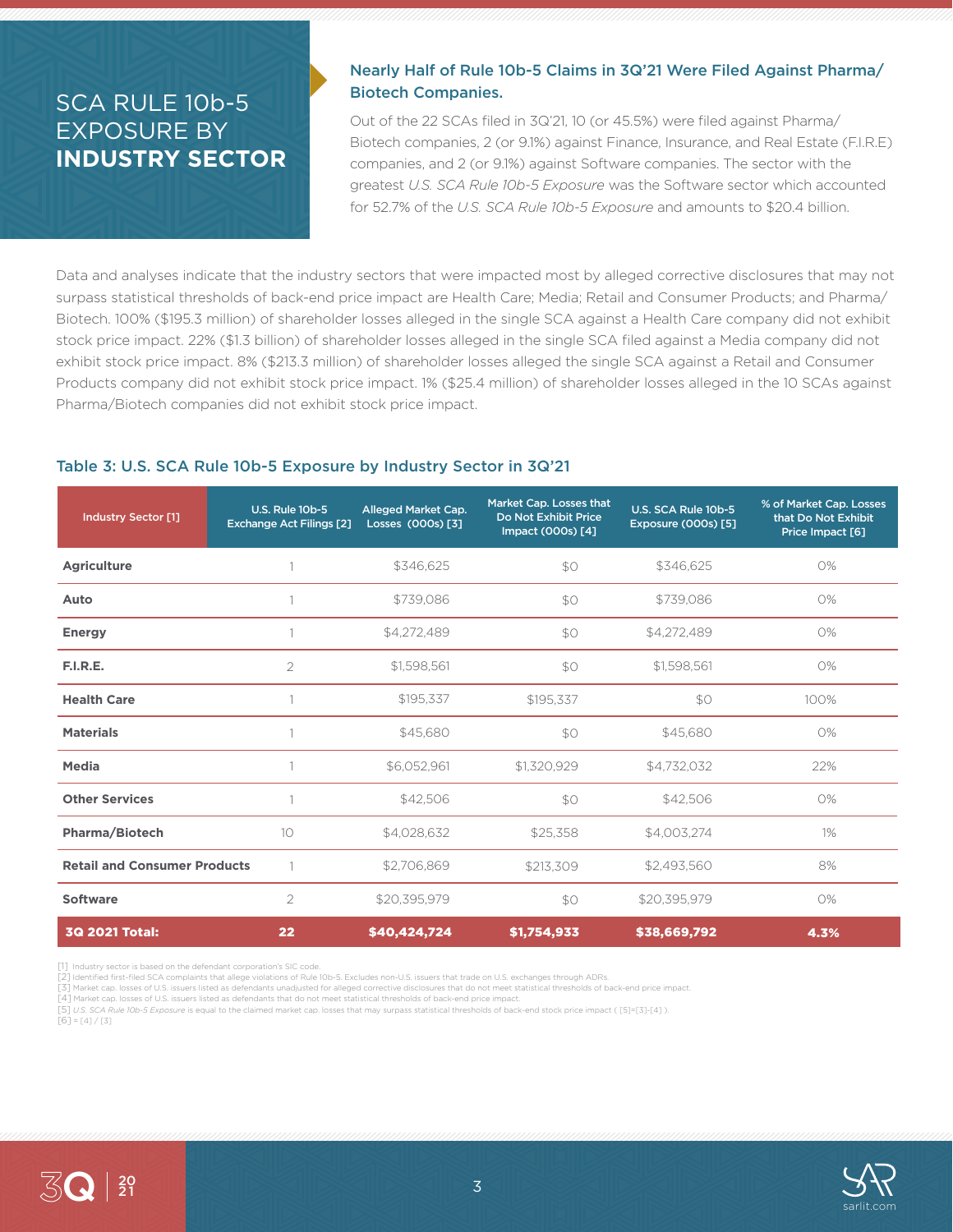# SCA RULE 10b-5 EXPOSURE OF U.S. **LARGE CAP CORPORATIONS<sup>viii</sup>**

### *Large Cap SCA Rule 10b-5 Exposure* Increased to \$33.3 Billion in 3Q'21, Nearly Doubling Relative to 2Q'21.

6 large cap corporations were sued for alleged violations of Rule 10b-5 during 3Q'21 – a decrease of 1 – relative to 2Q'21. The average aggregate market capitalization of U.S. large cap corporations, based on the market capitalization range of the S&P500 Index during 3Q'21, was \$47.03 trillion.<sup>1x</sup> This is an increase in aggregate market cap of \$2.14 trillion, or 4.8%, relative to 2Q'21. The greater increase in *Large Cap Rule 10b-5 Exposure* relative to the increase in the aggregate market cap led to an increase of the *Large Cap SCA Rule 10b-5 Exposure Rate* by 3 basis points to 0.07% in 3Q'21. The *Large Cap SCA Rule 10b-5 Litigation Rate* decreased from 0.64% in 2Q'21 to 0.51% in 3Q'21 — a drop of 13 basis points.

The return of the S&P500 Index between July 1, 2021 and September 30, 2021 was 0.58%.



3Q'21 U.S. Large Cap Analysis: The *Large Cap SCA Rule 10b-5 Exposure* of \$33.3 billion during 3Q'21 is up 98.1% from 2Q'21 with a single unit decline in frequency in 3Q'21 relative to 2Q'21. 3Q'21 exhibited the lowest *Large Cap SCA Rule 10b-5 Litigation Rate* since 1Q'19.

#### Table 4: Large Cap SCA Rule 10b-5 Exposure of U.S. Issuers

| <b>Quarter</b> | Rule 10b-5 SCAs filed against<br><b>Large Cap Defendants</b> |                          | Large Cap SCA Rule<br>10b-5 Exposure (000s) |              | Aggregate Market Cap.<br>of Large Caps (000s) | Large Cap SCA Rule<br>10b-5 Exposure Rate | Large Cap SCA Rule<br>10b-5 Litigation Rate |          |
|----------------|--------------------------------------------------------------|--------------------------|---------------------------------------------|--------------|-----------------------------------------------|-------------------------------------------|---------------------------------------------|----------|
| 4Q'20          |                                                              | 17                       |                                             | \$93,171,021 |                                               | \$37,375,514,160                          | 0.25%                                       | $1.96\%$ |
| 1Q'21          |                                                              | 11                       |                                             | \$22,769,816 |                                               | \$41,385,863,786                          | 0.06%                                       | 1.06%    |
| 2Q'21          |                                                              | $\overline{\phantom{1}}$ |                                             | \$16,822,443 |                                               | \$44,892,667,940                          | 0.04%                                       | 0.64%    |
| 3Q'21          |                                                              | 6                        |                                             | \$33,320,795 |                                               | \$47,030,040,955                          | 0.07%                                       | 0.51%    |

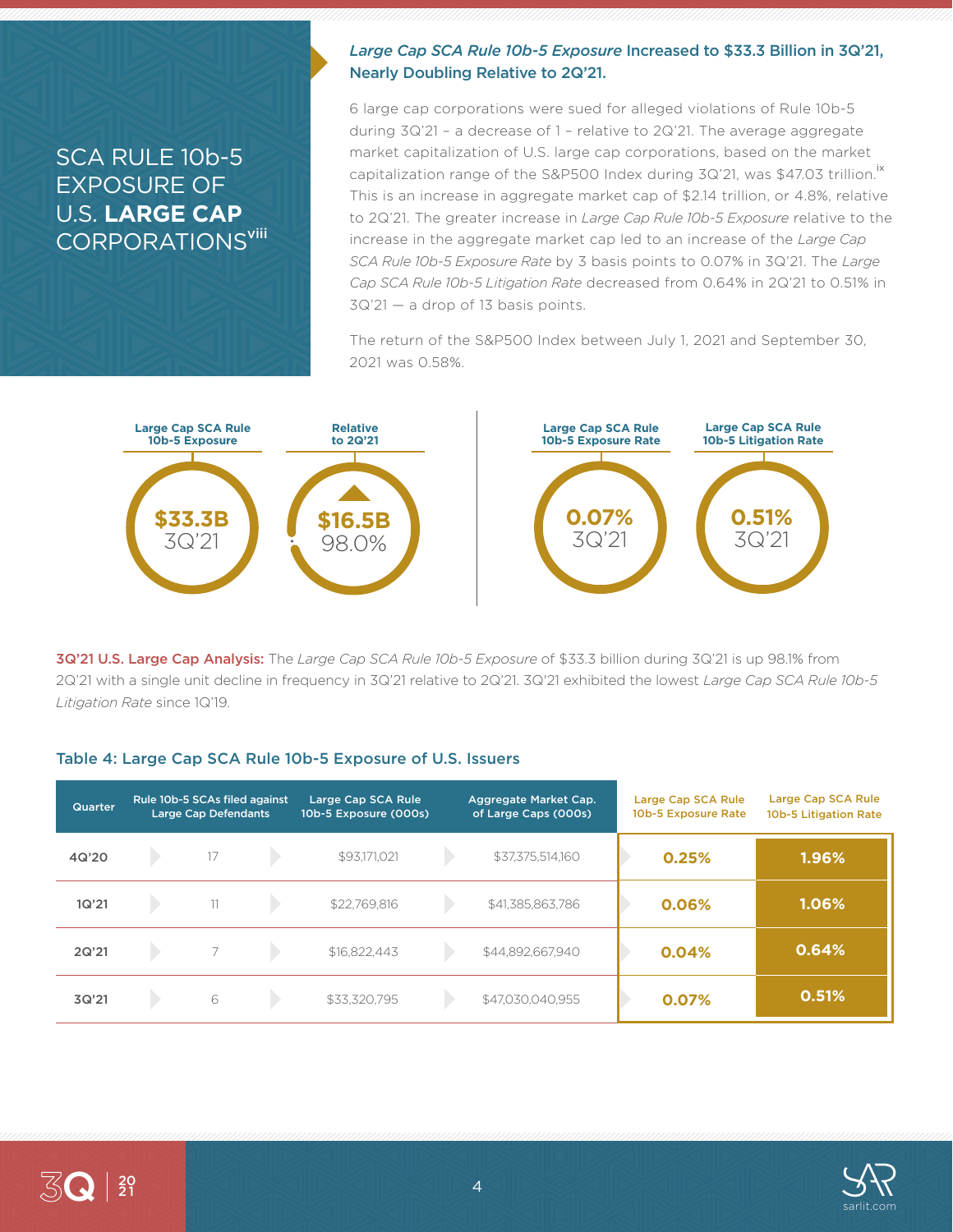# SCA RULE 10b-5 EXPOSURE OF U.S. **MID CAP** CORPORATIONS<sup>x</sup>

### *Mid Cap SCA Rule 10b-5 Exposure* had a Material Decrease of 70.0% in 3Q'21, Amounting to \$2.5 Billion.

3 mid cap corporations were sued for alleged violations of Rule 10b-5 during 3Q'21 – a decrease of 3 – relative to 2Q'21. The average aggregate market capitalization of U.S. mid cap corporations, based on the market capitalization range of the S&P MidCap 400 Market Index during 3Q'21, was \$1.66 trillion, a small increase of 1.97% relative to 2Q'21.<sup>xi</sup> In 3Q'21, the *Mid Cap SCA Rule 10b-5 Exposure Rate* decreased to 0.15%. The *Mid Cap Rule 10b-5 Litigation Rate* decreased quarter-over-quarter to 0.43% — a drop of 42 basis points relative to 2Q'21.

The return of the S&P MidCap 400 between July 1, 2021 and September 30, 2021 was -1.76%.



3Q'21 U.S. Mid Cap Analysis: Mid Cap SCA filing frequency and *Mid Cap SCA Rule 10b-5 Exposure Rate* both decreased this quarter. The 3Q'21 *Mid Cap SCA Rule 10b-5 Exposure* amounted to \$2.5 billion, a material decrease of 70.0% relative to 2Q'21. The *Mid Cap Rule 10b-5 Litigation Rate* decreased by 42 basis points relative to 2Q'21, resulting in the lowest *Mid Cap SCA Rule 10b-5 Litigation Rate* exhibited since 1Q'19.

#### Table 5: Mid Cap SCA Rule 10b-5 Exposure of U.S. Issuers

| Quarter | Rule 10b-5 SCAs filed against<br><b>Mid Cap Defendants</b> |                | Mid Cap SCA Rule<br>10b-5 Exposure (000s) |             | Aggregate Market Cap.<br>of Mid Caps (000s) | Mid Cap SCA Rule<br>10b-5 Exposure Rate | Mid Cap SCA Rule<br>10b-5 Litigation Rate |       |
|---------|------------------------------------------------------------|----------------|-------------------------------------------|-------------|---------------------------------------------|-----------------------------------------|-------------------------------------------|-------|
| 4Q'20   |                                                            | $\overline{4}$ |                                           | \$2,152,848 |                                             | \$1,432,821,304                         | 0.15%                                     | 0.65% |
| 1Q'21   |                                                            | $\overline{4}$ |                                           | \$2,380,893 |                                             | \$1,556,318,844                         | 0.15%                                     | 0.62% |
| 2Q'21   |                                                            | 6              |                                           | \$8,464,394 |                                             | \$1,629,594,208                         | 0.52%                                     | 0.85% |
| 3Q'21   |                                                            | 3              |                                           | \$2,539,543 |                                             | \$1,661,697,612                         | 0.15%                                     | 0.43% |

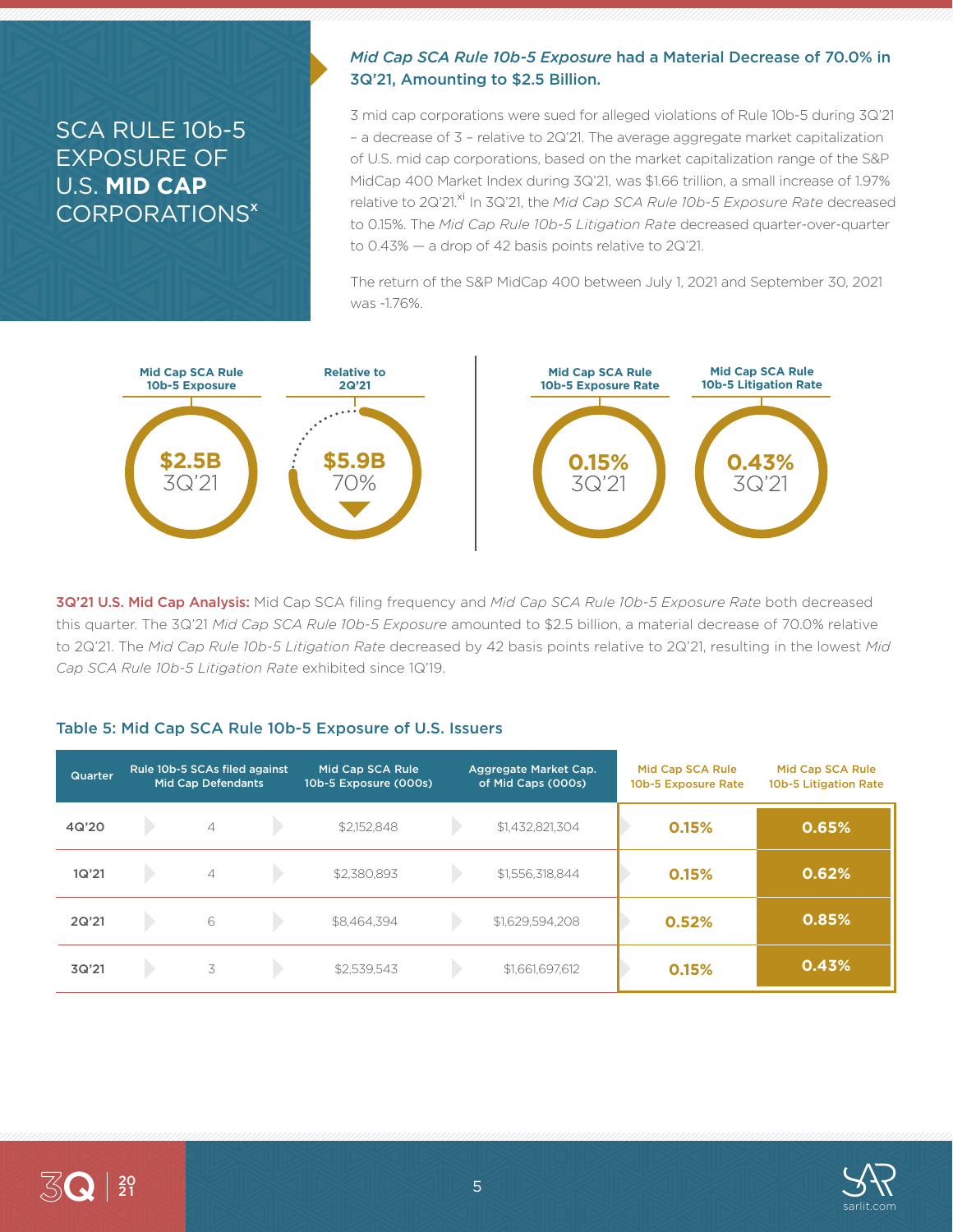# SCA RULE 10b-5 EXPOSURE OF U.S. **SMALL CAP** CORPORATIONS<sup>xii'</sup>

#### *Small Cap SCA Rule 10b-5 Exposure* Decreased by 46.0% in 3Q'21.

13 small cap corporations were sued for alleged violations of Rule 10b-5 during 3Q'21, which is 5 fewer than in 2Q'21. The *Small Cap SCA Rule 10b-5 Exposure*  in 3Q'21 amounted to \$2.8 billion, which is a decrease of 46.0% relative to 2Q'21. The average aggregate market capitalization of U.S. small cap corporations, based on the market capitalization range of the S&P SmallCap 600 Market Index during 3Q'21, was \$842.6 billion  $-$  an increase of 5.26% relative to 2Q'21. $^{\text{xiii}}$ In 3Q'21, the *Small Cap SCA Rule 10b-5 Exposure Rate* was 0.33%, which is 32 basis points lower relative to 2Q'21. The *Small Cap Rule 10b-5 Litigation Rate* also decreased by 29 basis points to 0.61.

The return of the S&P SmallCap 600 Index between July 1, 2021 and September 30, 2021 was -2.84%.



2Q'21 U.S. Small Cap Analysis: *Small Cap SCA Rule 10b-5 Exposure* decreased by nearly half relative to 2Q'21. Small Cap SCA Rule 10b-5 filing frequency also decreased, resulting in the lowest *Small Cap Rule 10b-5 Exposure Rate* and the lowest *Small Cap Rule 10b-5 Litigation Rate* of the past year.

#### Table 6: Small Cap SCA Rule 10b-5 Exposure of U.S. Issuers

| <b>Quarter</b> | Rule 10b-5 SCAs filed<br>against Small Cap Defendants |    | <b>Small Cap SCA Rule</b><br>10b-5 Exposure (000s) | Aggregate Market Cap.<br>of Small Caps (000s) |  | <b>Small Cap Rule</b><br>10b-5 Exposure Rate | <b>Small Cap Rule</b><br>10b-5 Litigation Rate |       |
|----------------|-------------------------------------------------------|----|----------------------------------------------------|-----------------------------------------------|--|----------------------------------------------|------------------------------------------------|-------|
| 4Q'20          |                                                       | 13 |                                                    | \$2,435,116                                   |  | \$683,835,792                                | 0.36%                                          | 0.64% |
| 1Q'21          |                                                       | 19 |                                                    | \$8,419,330                                   |  | \$733,475,740                                | 1.15%                                          | 0.97% |
| 2Q'21          |                                                       | 18 |                                                    | \$5,198,406                                   |  | \$800,454,714                                | 0.65%                                          | 0.90% |
| 3Q'21          |                                                       | 13 |                                                    | \$2,809.454                                   |  | \$842,569,921                                | 0.33%                                          | 0.61% |

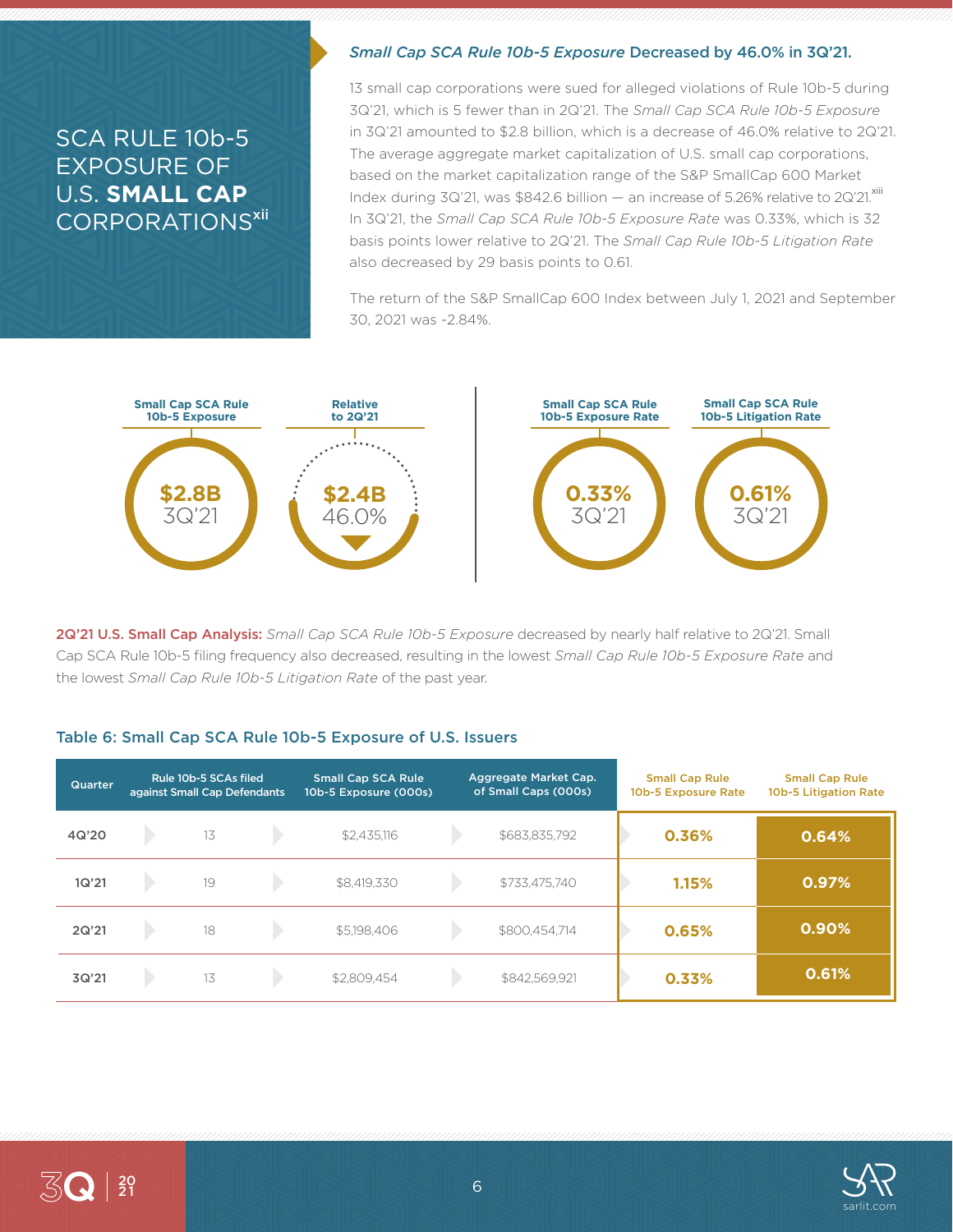# The *ADR SCA Rule 10b-5 Exposure* of non-U.S. issuers in 3Q'21 amounts to \$4.0 billion, a Decrease of 44.0% Relative to 2Q'21.xiv

4 non-U.S. issuers that trade on U.S. exchanges through ADRs ("non-U.S. issuers") were sued for alleged violations Exchange Act during 3Q'21.<sup>xv</sup> ADR *SCA Rule 10b-5 Exposure* of directors and officers of non-U.S. issuers to claims that allege violations of Rule 10b-5 under the Exchange Act amounts to \$4.0 billion.<sup>xvi</sup> Approximately \$0.4 billion of market capitalization declines that have been claimed as investor losses by a proposed class of common stock shareholders may not surpass statistical thresholds of back-end price impact and may not translate into classwide shareholder damages. Without discounting the effects of back-end stock price impact, claimed shareholder losses against directors and officers of non-U.S. issuers amounts to \$4.4 billion in 3Q'21.

In 3Q'21, the *ADR SCA Rule 10b-5 Exposure Rate* decreased by 1 basis point to 0.01% relative to 2Q'21. The *ADR SCA Rule 10b-5 Litigation Rate* is 0.20% based on the number of non-U.S. issuers that trade in the NYSE, NASDAQ, and overthe-counter in the U.S, which is an increase of 5 basis points relative to 2Q'21.





#### Table 7: ADR SCA Rule 10b-5 Exposure of Non-U.S. Issuers

| Quarter | ADR Rule 10b-5<br><b>Exchange Act Filings [1]</b> |                | ADR SCA Rule 10b-5<br><b>Exposure (000s) [2]</b> | Aggregate Market Cap. Of<br>Non-U.S. Issuers (000s) [3] |  | ADR SCA Rule 10b-5<br><b>Exposure Rate [4]</b> | <b>ADR SCA Rule 10b-5</b><br><b>Litigation Rate [5]</b> |       |
|---------|---------------------------------------------------|----------------|--------------------------------------------------|---------------------------------------------------------|--|------------------------------------------------|---------------------------------------------------------|-------|
| 4Q'20   |                                                   | 7              |                                                  | \$79,317,724                                            |  | \$28,864,710,836                               | 0.27%                                                   | 0.35% |
| 1Q'21   |                                                   | $\overline{4}$ |                                                  | \$4,270,020                                             |  | \$31,880,168,701                               | 0.01%                                                   | 0.20% |
| 2Q'21   |                                                   | 3              |                                                  | \$7,180,663                                             |  | \$33,096,190,555                               | 0.02%                                                   | 0.15% |
| 3Q'21   |                                                   | $\overline{4}$ |                                                  | \$4,022,379                                             |  | \$32,889,703,189                               | 0.01%                                                   | 0.20% |

[1] First-filed SCA complaints that allege violations of Rule 10b-5 against non-U.S. issuers. Excludes U.S. issuers that trade on U.S. exchanges.

[2] ADR SCA Rule 10b-5 Exposure is equal to the claimed market cap. losses that may surpass back-end price impact thresholds. [3] The aggregate market cap. of non-U.S. issuers.

[4] The ratio of *ADR SCA Rule 10b-5 Exposure* to the aggregate market cap of non-U.S. issuers. ([4] = [2] / [3]).

[5] = Number of defendant non-U.S. issuers divided by the aggregate number of non-U.S. issuers.



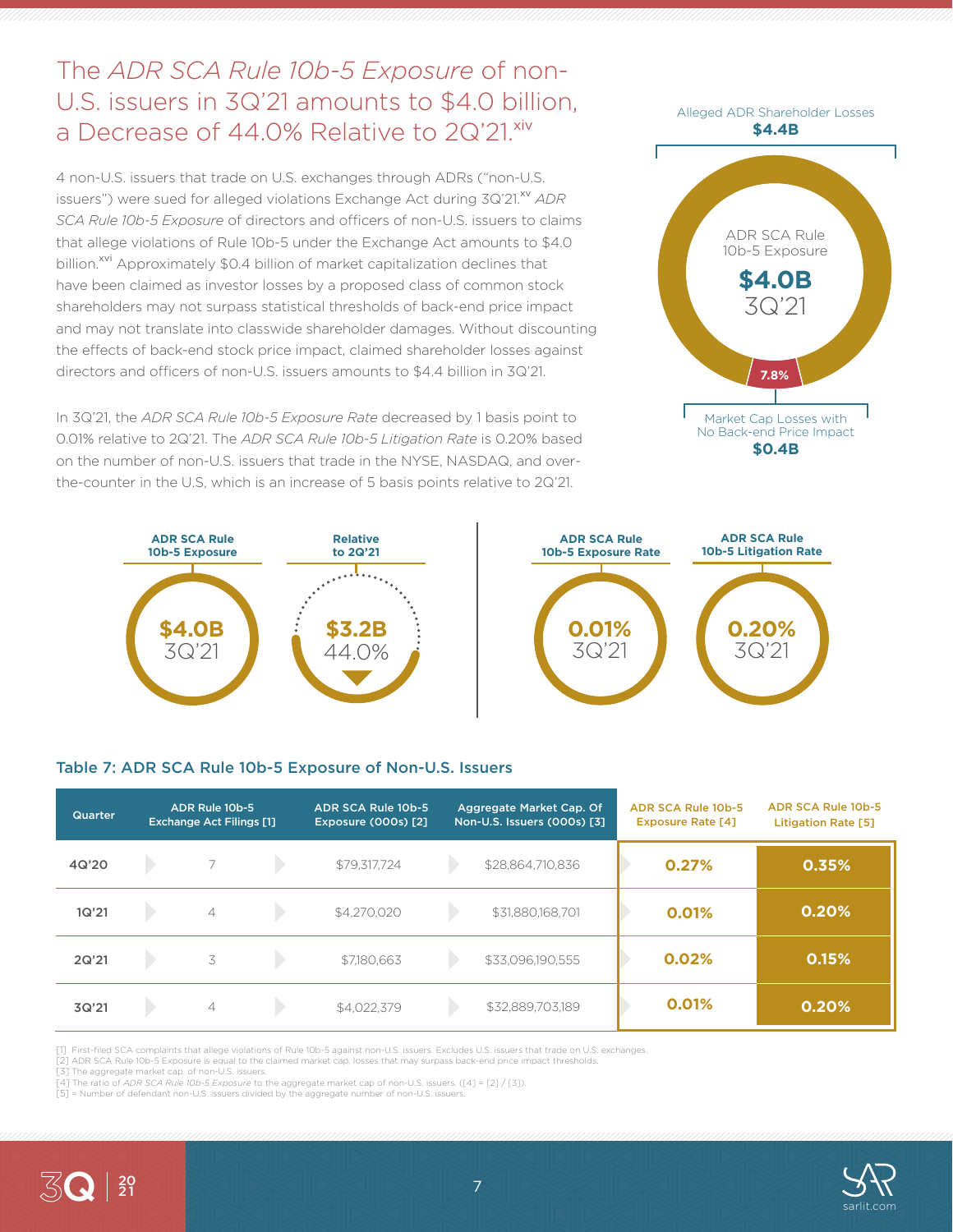3Q'21 ADR Analysis: Although the number of filings increased by 1 in 3Q'21, *ADR SCA Rule 10b-5 Exposure* of non-U.S. issuers decreased by 44.0% relative to 2Q'21. 22.2% of the alleged corrective disclosures in the 4 SCAs filed against non-U.S. issuers do not surpass statistical thresholds of back-end price impact. That amounts to \$0.4 billion, or 7.8% of the claimed market capitalization losses that do not surpass statistical thresholds of stock price impact.

| <b>Quarter</b> | ADR Rule 10b-5<br><b>Exchange Act Filings [1]</b> | <b>Alleged Corrective</b><br>Disclosures [2] | <b>Alleged Corrective Disclosures</b><br>with No Price Impact [3] | % of Corrective Disclosures<br>with No Price Impact [4] |
|----------------|---------------------------------------------------|----------------------------------------------|-------------------------------------------------------------------|---------------------------------------------------------|
| 4Q'20          |                                                   | 11                                           |                                                                   | 18.2%                                                   |
| 1Q'21          | $\overline{4}$                                    | $\overline{4}$                               | ◠                                                                 | 50.0%                                                   |
| 2Q'21          | 3                                                 | 15                                           | 9                                                                 | 60.0%                                                   |
| 3Q'21          | $\overline{\mathcal{A}}$                          | 9                                            |                                                                   | 22.2%                                                   |

#### Table 8: Price Impact Summary of Alleged Corrective Disclosures of Non-U.S. Issuers

[1] First-filed SCA complaints that allege violations of Rule 10b-5 against non-U.S. issuers that trade on U.S. exchanges through ADRs. Excludes U.S. issuers.

[2] The total number of alleged corrective disclosures identified in the sample of SCA complaints

[3] The total number of alleged corrective disclosures that do not exhibit a statistically significant one-day residual stock price return at the 95% confidence standard. [4] The ratio of the number of alleged corrective disclosures that do not meet statistical thresholds of back-end price impact to the total number of alleged corrective disclosures. ([4] = [3] / [2] ).

# GLOBAL SCA RULE 10b-5 EXPOSURE<sup>xvii</sup>

*Global SCA Rule 10b-5 Exposure* of U.S.-listed corporations (including U.S. issuers of common stock and non-U.S. issuers that trade via ADRs) amounts to \$42.7 billion in 3Q'21. That is an increase of \$5.0 billion, or 13.3%, in global securities class action exposure to Rule 10b-5 private securities fraud litigation relative to 2Q'21.

#### Global SCA Rule 10b-5 Exposure



*First-filed Rule 10b-5 Exchange Act claims between 1Q 2020 and 3Q 2021 that allege Rule 10b-5 class-wide damages against publically traded companies listed on U.S. Exchanges.*